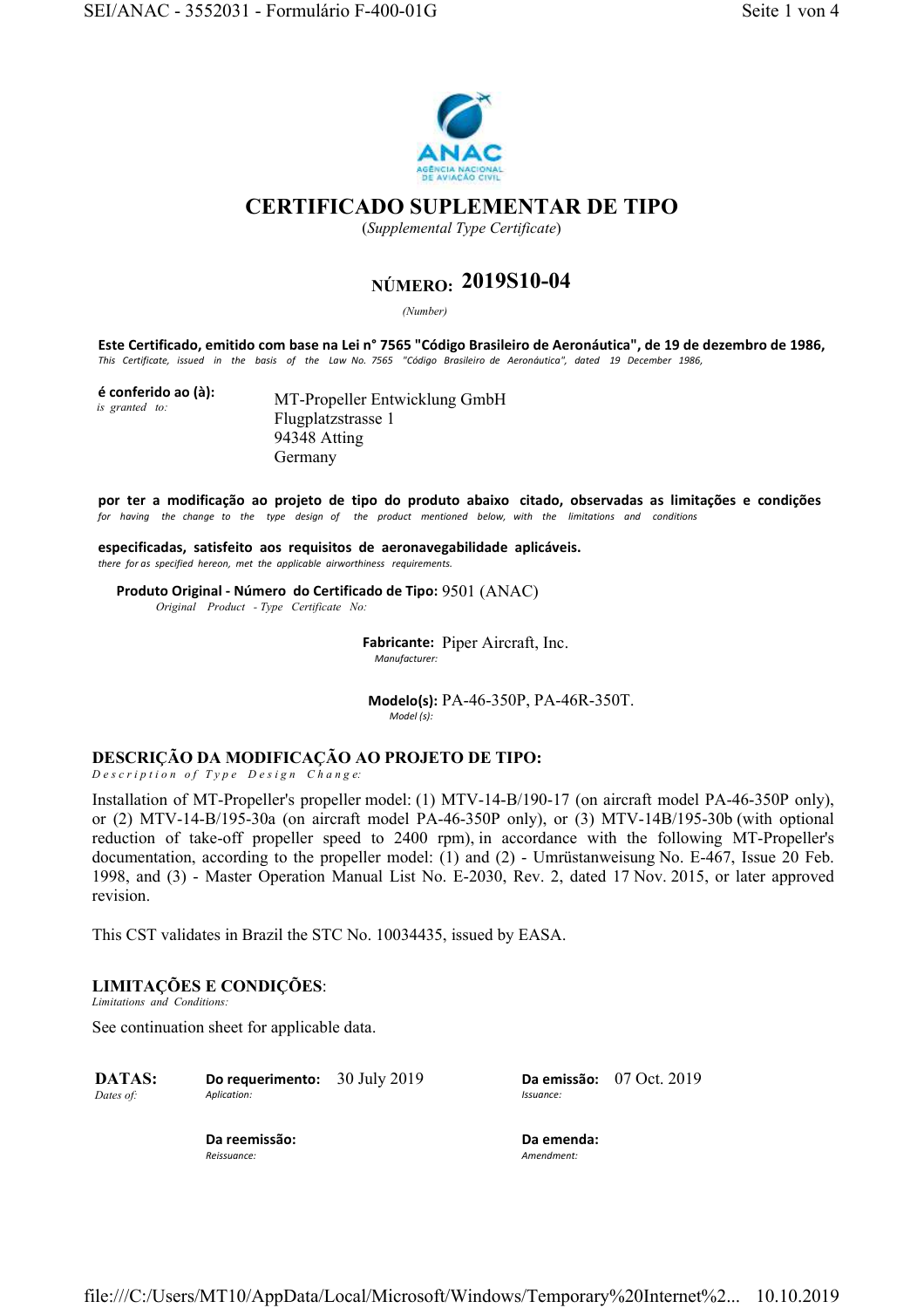Assinado Digitalmente *(Digitally Signed)*

**GerenteGeral, Certificação de Produto Aeronáutico** *(General Manager, Aeronautical Product Certification)*

Assinado Digitalmente *(Digitally Signed)*

**Superintendente de Aeronavegabilidade** *(Airworthiness Superintendent)*

F-400-01G (SEI 03.17) FI. 01 de 02 *Sheet* 

H.02-5227-0

**Nota:**

*(Note:)*

a) Este Certificado e os dados técnicos com base nos quais ele foi emitido são válidos até que sejam cancelados, (*This Certificate and the supporting technical data used for approval shall remain in effect until surrended,*

suspensos, revogados ou um prazo limite seja estabelecido pela Agência Nacional de Aviação Civil.  *suspended, revoked or a termination date is otherwise established by the Agência Nacional de Aviação Civil.*)

b) No caso de transferência de propriedade deste Certificado, o transferente deve preencher o quadro "Endosso (*In case of transfer of the property of this Certificate, the grantor should fill the blanks of* 

de Transferência", e o adquirente deve enviar este Certificado à Gerência Geral de Certificação de *"Transfer Endorsement", and the transferee must remit this Certificate to the Gerência Geral de Certificação de* 

Produto Aeronáutico para que seja reemitido em seu nome.  *Produto Aeronáutico to permit reissuance of the Certificate in his name.*)

## **ENDOSSO DE TRANSFERÊNCIA**

(*Transfer Endorsement*)

#### **Transfiro a propriedade deste Certificado Suplementar de Tipo para:**

(*I transfer the property of this Supplemental Type Certificate to:*)

### **ADQUIRENTE**

(*Transferee*)

| (Name)                           |        |          |           |
|----------------------------------|--------|----------|-----------|
| Rua:<br>(Street:)                |        |          |           |
| (Zip)                            | (City) | (State.) | (Country) |
| <b>TRANSFERENTE</b><br>(Grantor) |        |          |           |
| (Name:)                          |        |          |           |
| Rua:<br>(Street:)                |        |          |           |
| (Zip)                            | (City) | (State:) | (Country) |

| Data de Transferência:<br>(Date of Transfer:)              |  |
|------------------------------------------------------------|--|
| Assinatura do Transferente:<br>(Signature of the Grantor:) |  |

**Nome: ...................................................................................................................** (*Name:*)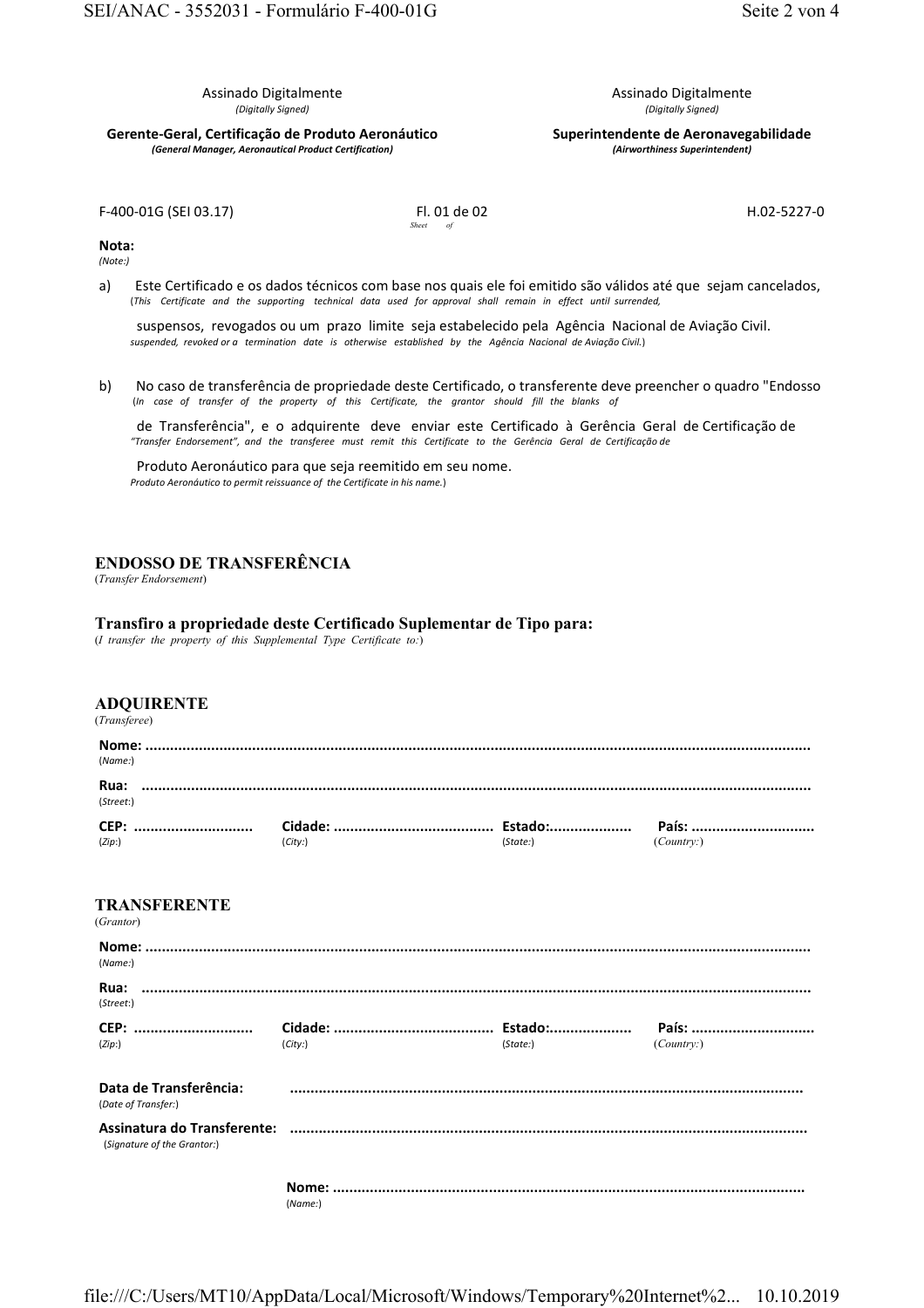**Cargo: ....................................................................................................................** (*Function:*)



Folha de Continuação ao (*Continuation Sheet to*)

## **CERTIFICADO SUPLEMENTAR DE TIPO**

(*Supplemental Type Certificate*)

# **NÚMERO: 2019S10-04**

*(Number)* 

## **LIMITAÇÕES E CONDIÇÕES:**

*Limitations and Conditions:*

- I. The approval of this type design change should not be extended to other aircraft of these models on which other previously approved modifications are incorporated unless it is determined by the installer that the relationship between this change and any of those other previously approved modifications, including changes in Type Design, will introduce no adverse effect upon the airworthiness of those aircraft.
- II. If the holder agrees to permit another person to use this certificate to alter the product, the holder shall give the other person written evidence of that permission.
- III. Operation must be performed in accordance with the applicable EASA approved MT-Propeller Airplane Flight Manual Supplement (AFMS), specified below:
	- For model MTV-14B/195-30b installation, without propeller speed reduction: Document No. E-2029, Rev. 1, dated 17 Nov. 2015, or later EASA approved revision; or
	- For model MTV-14B/195-30b installation, with propeller speed reduction: Document No. E-2029-1, Rev. 1, dated 17 Nov. 2015, or later EASA approved revision; or
	- For models MTV-14-B/190-17 and MTV-14-B/195-30a: Anhang zum Flughandbuch, Document No. E-466, Issue 20 Feb. 1998.
- IV. For model MTV-14B/195-30b installation, the maintenance of the aircraft shall be performed in accordance with the MT-Propeller Instructions for Continued Airworthiness (ICA), Document No. E-2032, Rev. 0, dated 06 Dec. 2010, or later EASA accepted revision.
- V. The Certification Basis for parts changed or affected by this change, as specified on the EASA STC No. 10034435, is applicable.
- VI. A copy of this Certificate and the Supplement referred on item III above shall be maintained as part of the permanent records of the modified aircraft.

--------------------------------------------------------------END----------------------------------------------------------- F-400-01G (SEI 03.17) Fl. 02 de 02  *Sheet of*  $H.02 - 5227 - 0$